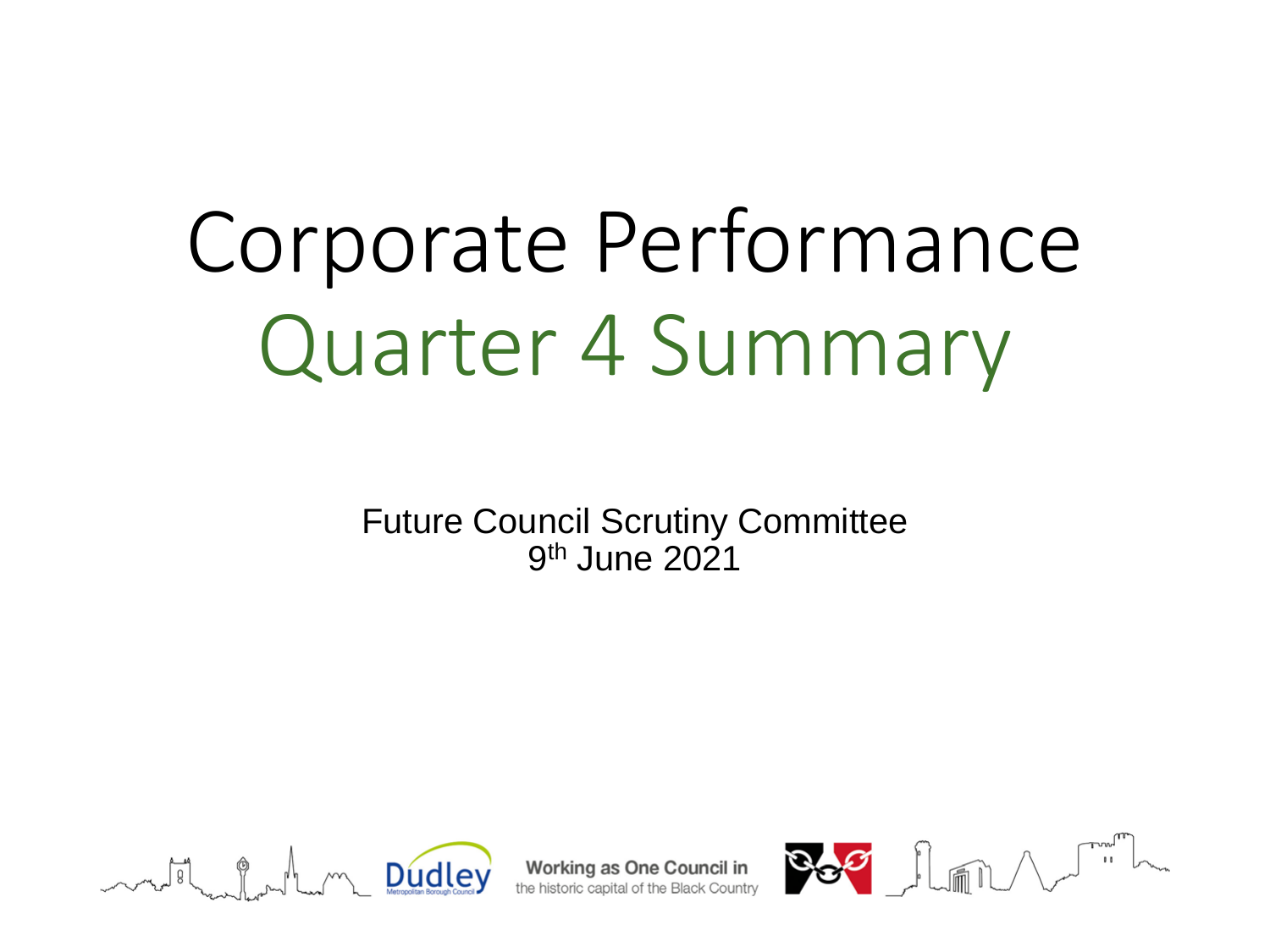# **Quarter 4 Outturns**

Page 14 of Report

- Total number of Directorate KPI's
	- $\geq$  289 (approx.)
- Corporate KPI's monitored :-
	- **▶ 34 Quarterly**
	-
- 11 Annual Quarter 4 KPI outturns 44 (1 Delayed data)

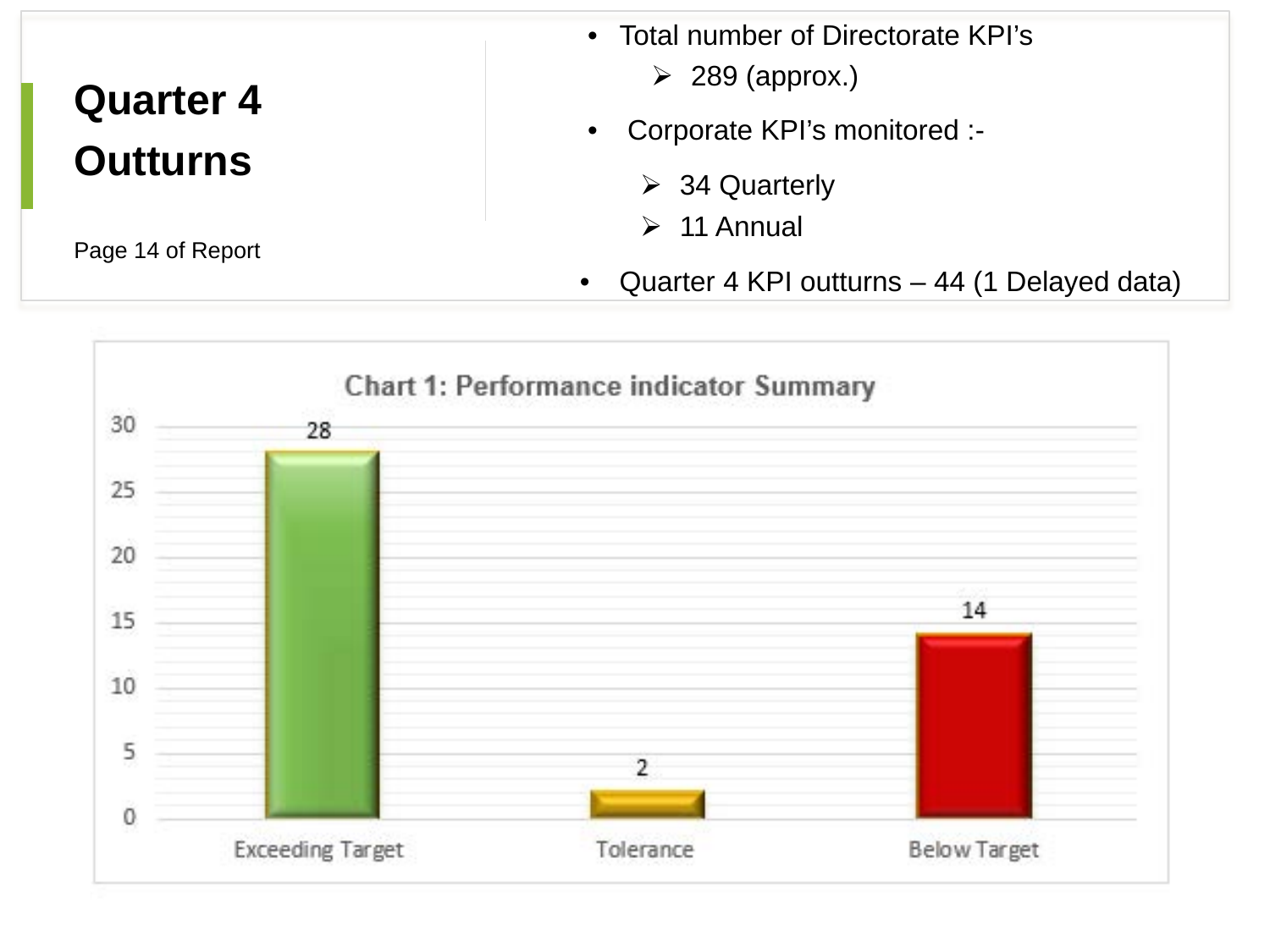#### **Quarter 4 KPI's below target Inc. trend status**

Page 15 of the report

Of the 14 performance indicators below target for this quarter, the trend values are:

♪ 6 are improving: → 0 consistent: ▲ 8 worsening

| Table 1: Performance indicators below target                                                                                                                     | Q4<br>Short term<br>trend |
|------------------------------------------------------------------------------------------------------------------------------------------------------------------|---------------------------|
| PI.2079 Number of Corporate Complaints received (Replaces PI 46 from Qtr.1)                                                                                      |                           |
| PI.2027 Satisfaction with way your anti-social behaviour complaint was handled                                                                                   |                           |
| PI 432 Number of children looked after per 10,000 of the population                                                                                              |                           |
| <b>PI 1447</b> % of agency social workers                                                                                                                        |                           |
| PI 2133 % of working age service users (18-64) with a primary support reason of learning disability support, who are living on<br>their own or with their family |                           |
| <b>PI.2074</b> Proportion of premises in the borough that are compliant with food hygiene law                                                                    |                           |
| <b>PI.47</b> % of Corporate Complaints given a full response within 20 working days                                                                              |                           |
| <b>PI.2062</b> % of Council employees completing the employee survey                                                                                             |                           |
| <b>PI.1899</b> FP02 Rent loss- % of potential rent receipts lost (Dwellings) (HouseMark CP & Strategic PI)                                                       |                           |
| PI 1466 Number of early help assessments started                                                                                                                 |                           |
| <b>PI 426</b> Timeliness of Single Assessments - % Completed Within 45 Working Days                                                                              |                           |
| <b>PI.120</b> 16 to 18-year old's who are not in education, employment, or training (NEET)                                                                       |                           |
| PI.1705 Number of adults 19+ participating in learning                                                                                                           |                           |
| <b>PI.1709</b> Number of employers supported with ACL funding streams                                                                                            |                           |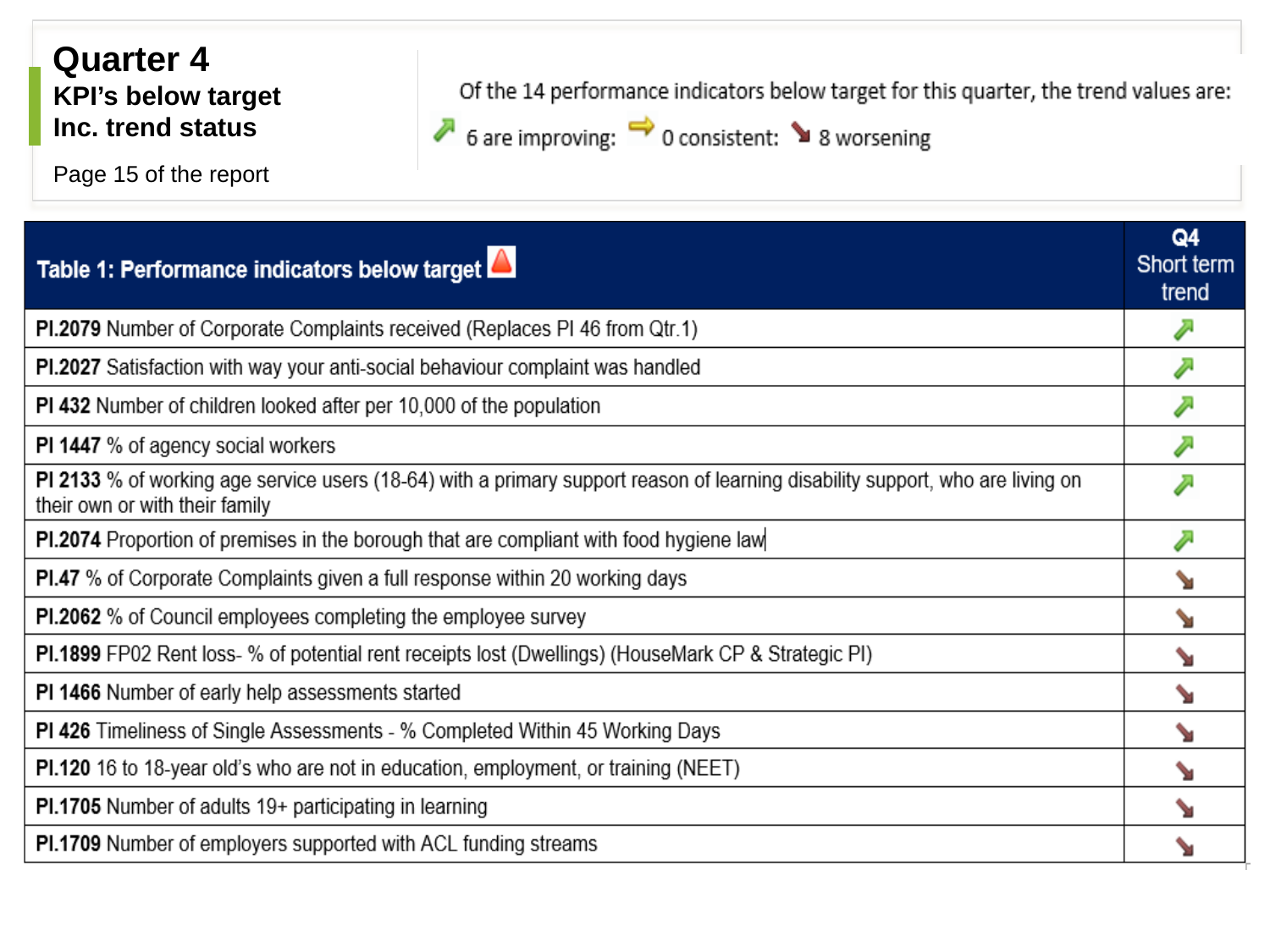### **Quarter 4 Short Term Trend Comparing Q3 to Q4**

Page 14 of report

• Quarter 4 KPI outturns – 44

 $\triangleright$  16 Improved trend

- $\triangleright$  6 consistent trend
- $\triangleright$  22 Worsening trend



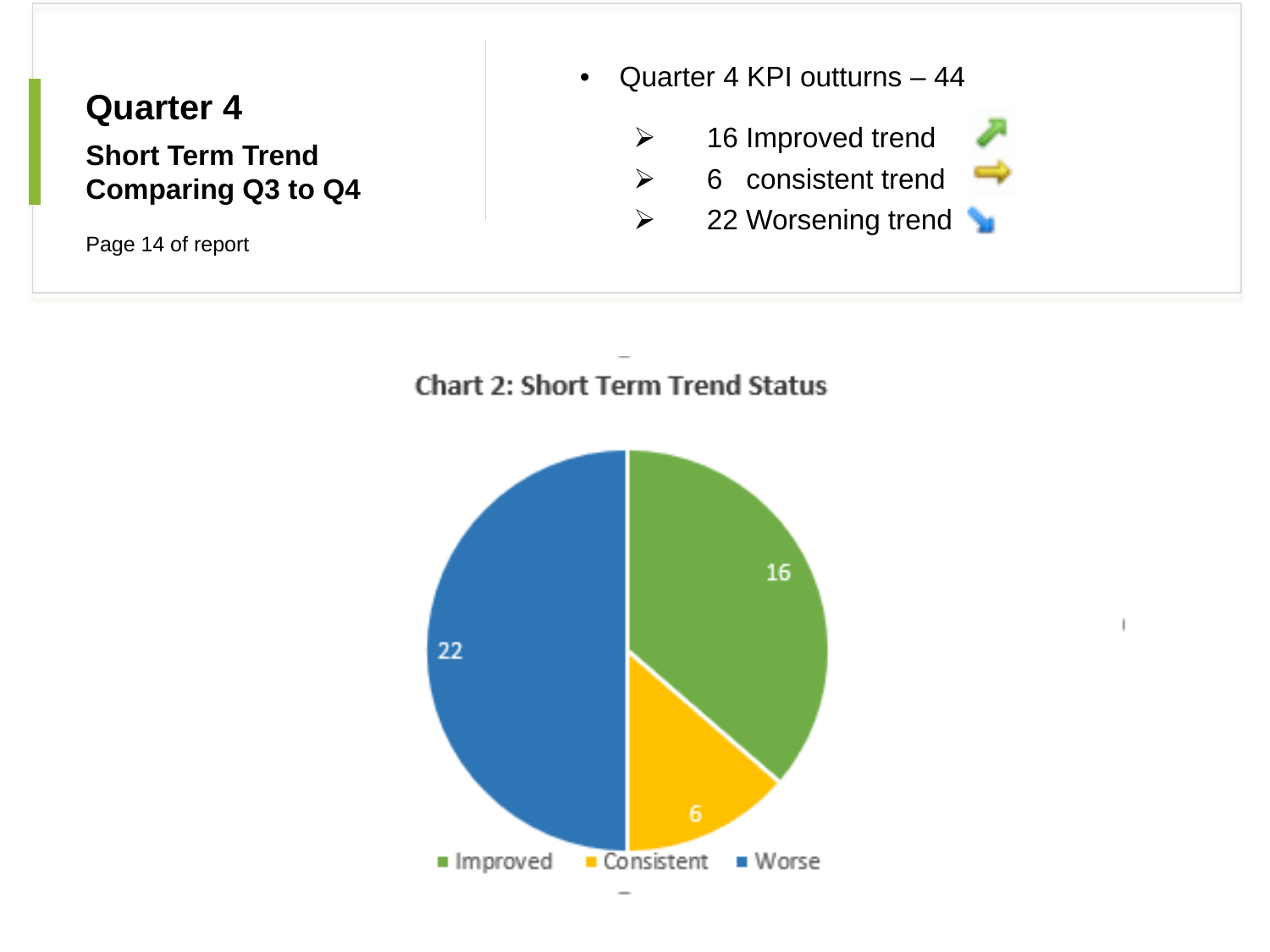#### **Performance Highlights**

PI 316 - Number of affordable homes, exceeded target this year with 148 delivered, target 130. (Page 20 CPR)

PI 1200 - Number of external accreditations to our parks and greens spaces increased from 18 to 20 this year. (Page 22 CPR)

PI 433 - Number of children subject to child protection plan has considerably decreased and is below our target and our statistical neighbour's target, Dudley Q4 outturn 42.6, target 50. (Page 23 CPR)

#### **Areas of Concern:**

PI2062 - Employee engagement return rates reduced from 41% to 38.7% with a target of 50%. Response rates remain an organisational issue to increase future completion rates. (Page 18 CPR)

PI.1899 - Rent loss is above target and shows a slight increase compared to last quarter from 1.88% up slightly to 1.9%, target 1.5%. (Page 20 CPR)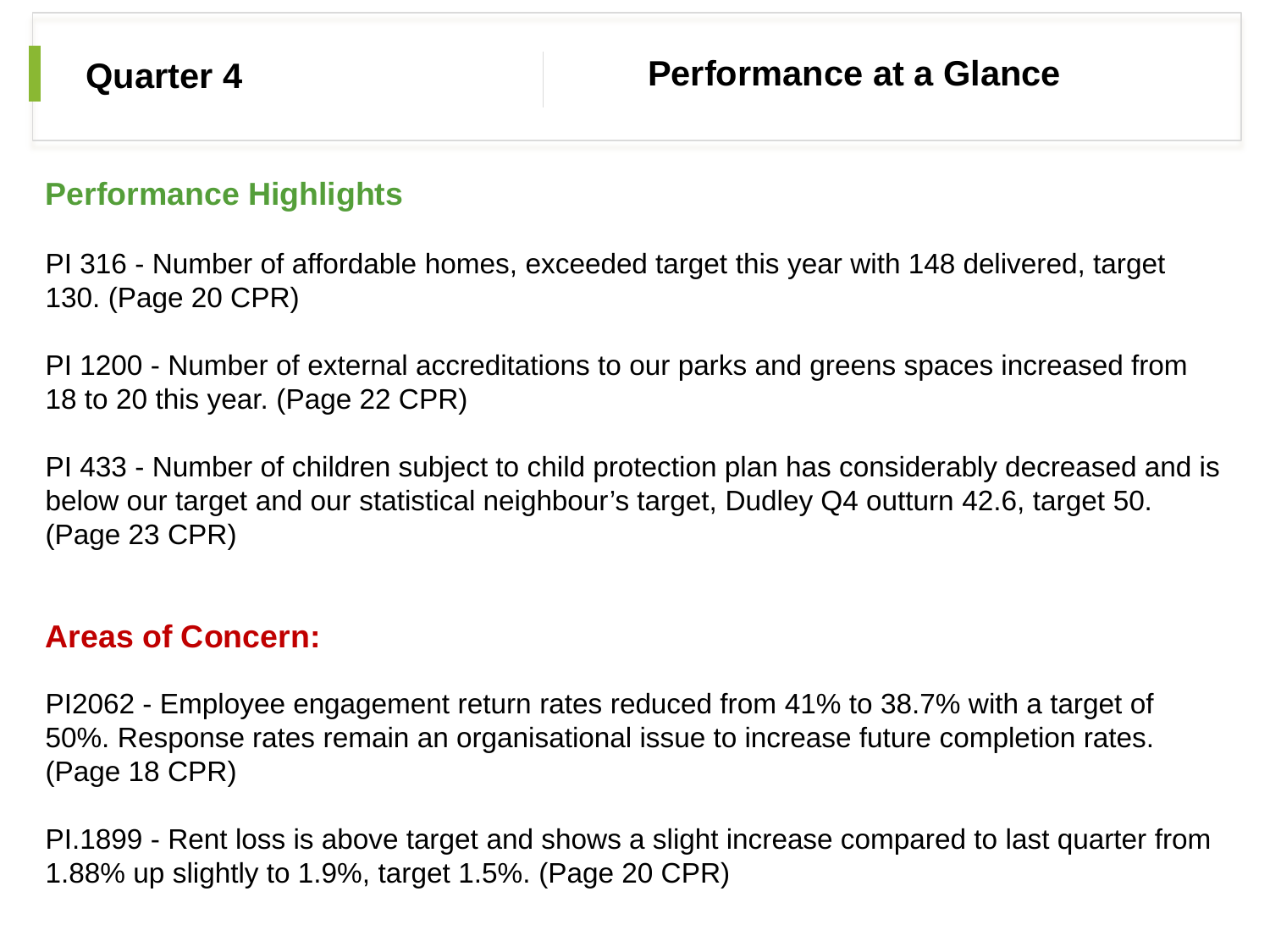## **Quarter 4 Service Summary Highlights**

- The Annual Safeguarding Assurance Exercise has taken place with positive feedback
- Dudley Council's Project Rita (Reminiscent Interactive Therapy Assistant) made it to the last three from hundreds of submissions across the country.
- Dudley Disability Service Unicorn staff have adapted to new roles in supporting both Urgent Care colleagues and the most complex of disabled people within the community.

### **Adults Public Health**

- Dudley were one of the first areas to roll out asymptomatic testing in the community.
- Dudley local outbreak management plan (LOMP) developed by Dudley Council and its key partners
- Automation of data reporting we provides rapid and frequent data reports to all partners.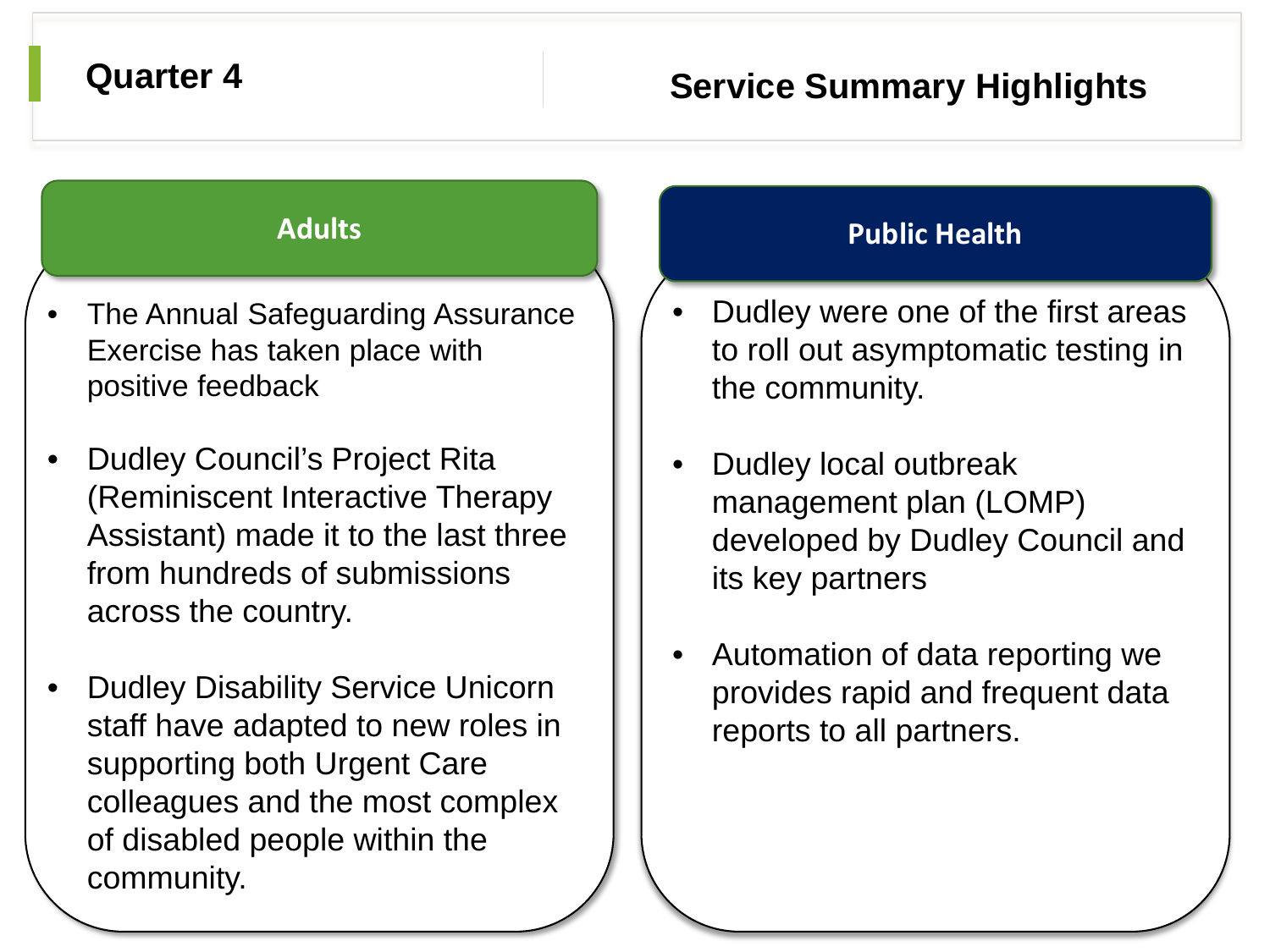# **Business Planning**

# • Next Steps

- Covid-19 Dudley Rates (Page 40)
- Corporate Measures Review 2021-22
- $\triangleright$  Council Plan 2022-25
- $\triangleright$  Borough Vision
- Future Council Programme
- **► Performance Framework**